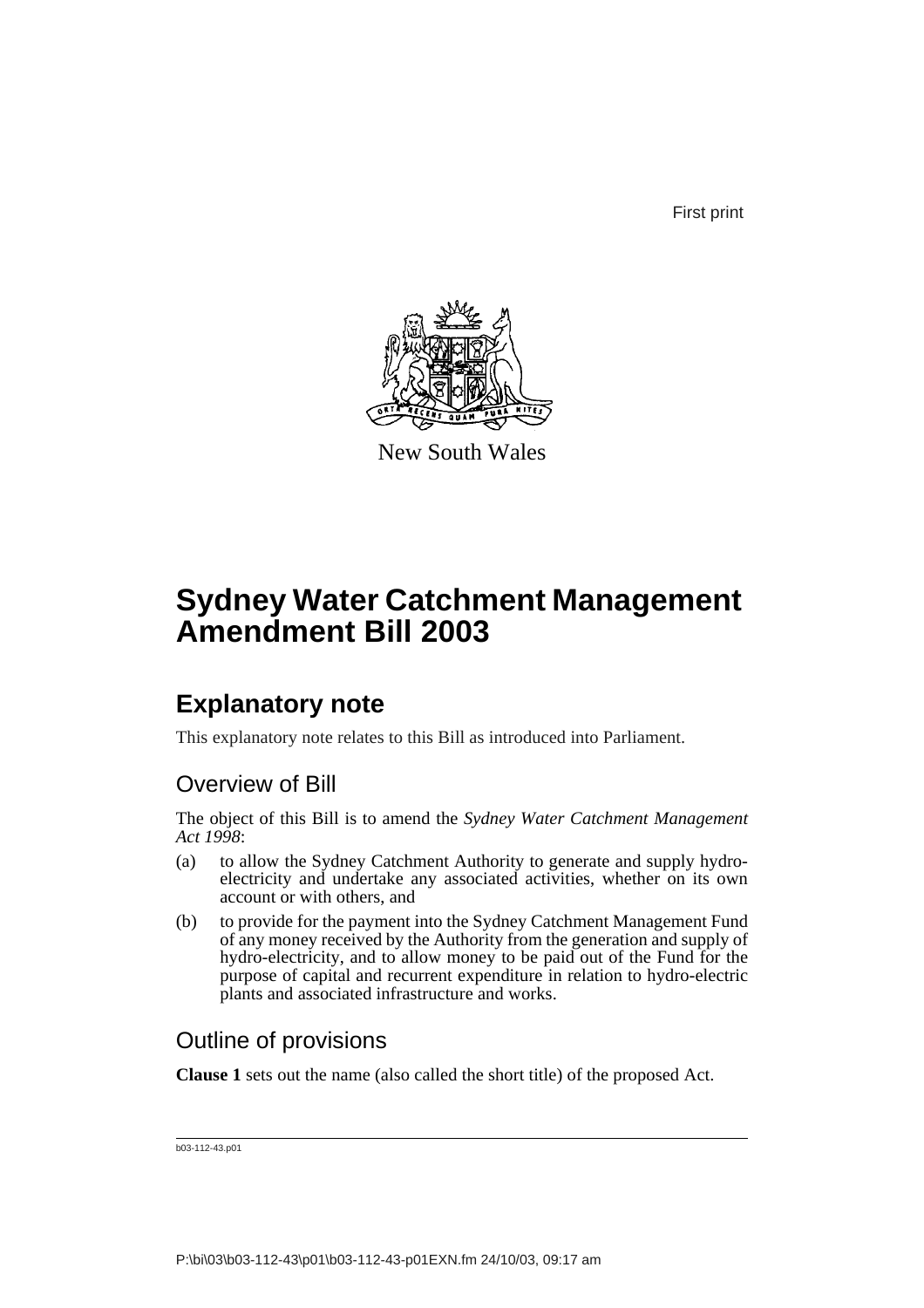Sydney Water Catchment Management Amendment Bill 2003

Explanatory note

**Clause 2** provides for the commencement of the proposed Act on the date of assent.

**Clause 3** is a formal provision that gives effect to the amendments to the *Sydney Water Catchment Management Act 1998* (the *Principal Act*) set out in Schedule 1.

### **Schedule 1 Amendments**

**Schedule 1 [1]** amends the definition of *catchment infrastructure works* in section 3 of the Principal Act to include hydro-electric plants or associated infrastructure or works.

**Schedule 1 [2]** amends section 16 (1) of the Principal Act to include as a specific function of the Sydney Catchment Authority the generation and supply of hydroelectricity and the undertaking of any associated activities, whether on its own account or with others.

**Schedule 1 [3]** amends section 24B of the Principal Act to provide that any money received by the Authority from the generation and supply of hydroelectricity is to be paid into the Sydney Catchment Management Fund established under the Act. (Section 24C of the Principal Act allows payments out of the Fund for a number of specified purposes including capital and recurrent expenditure in relation to the Authority's works. The amendment proposed to be made by Schedule 1 [1] will allow such payments to be made in respect of hydroelectric plants and associated infrastructure and works.)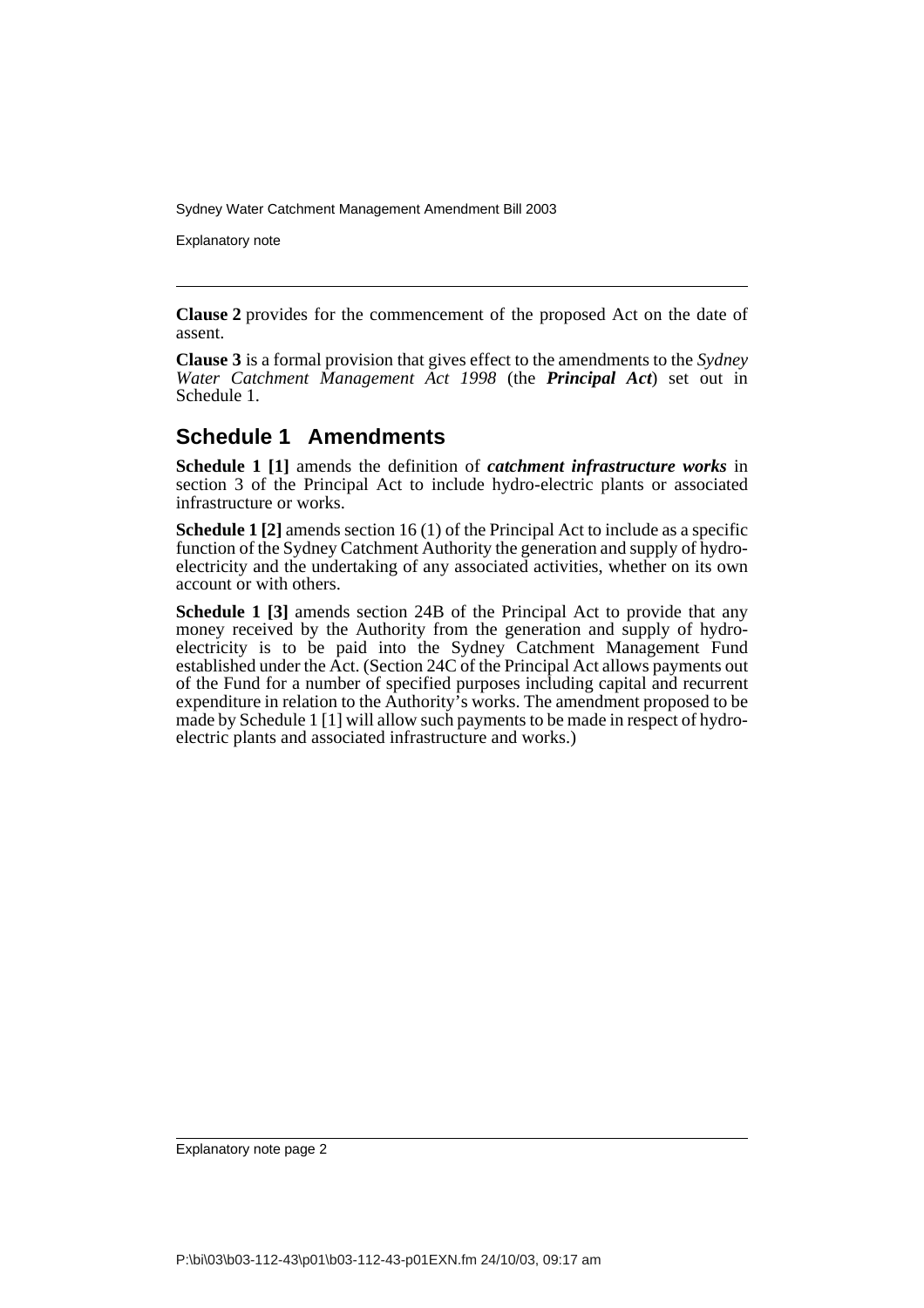First print



New South Wales

# **Sydney Water Catchment Management Amendment Bill 2003**

## **Contents**

|   |                                                                   | Page |
|---|-------------------------------------------------------------------|------|
|   | Name of Act                                                       |      |
|   | Commencement                                                      | 2    |
| 3 | Amendment of Sydney Water Catchment Management<br>Act 1998 No 171 |      |
|   | Schedule 1 Amendments                                             | 3    |

b03-112-43.p01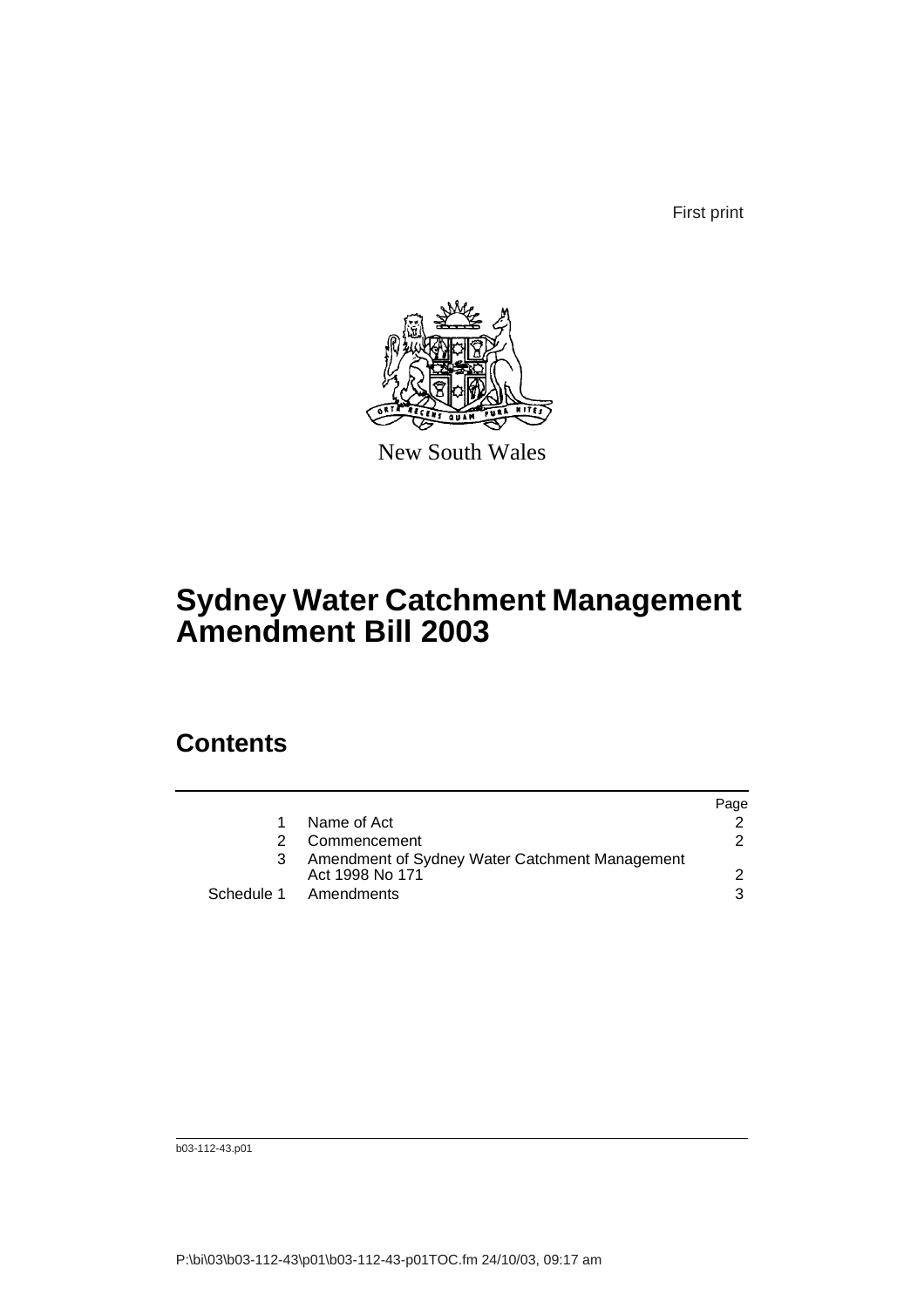#### Sydney Water Catchment Management Amendment Bill 2003

**Contents** 

Page

Contents page 2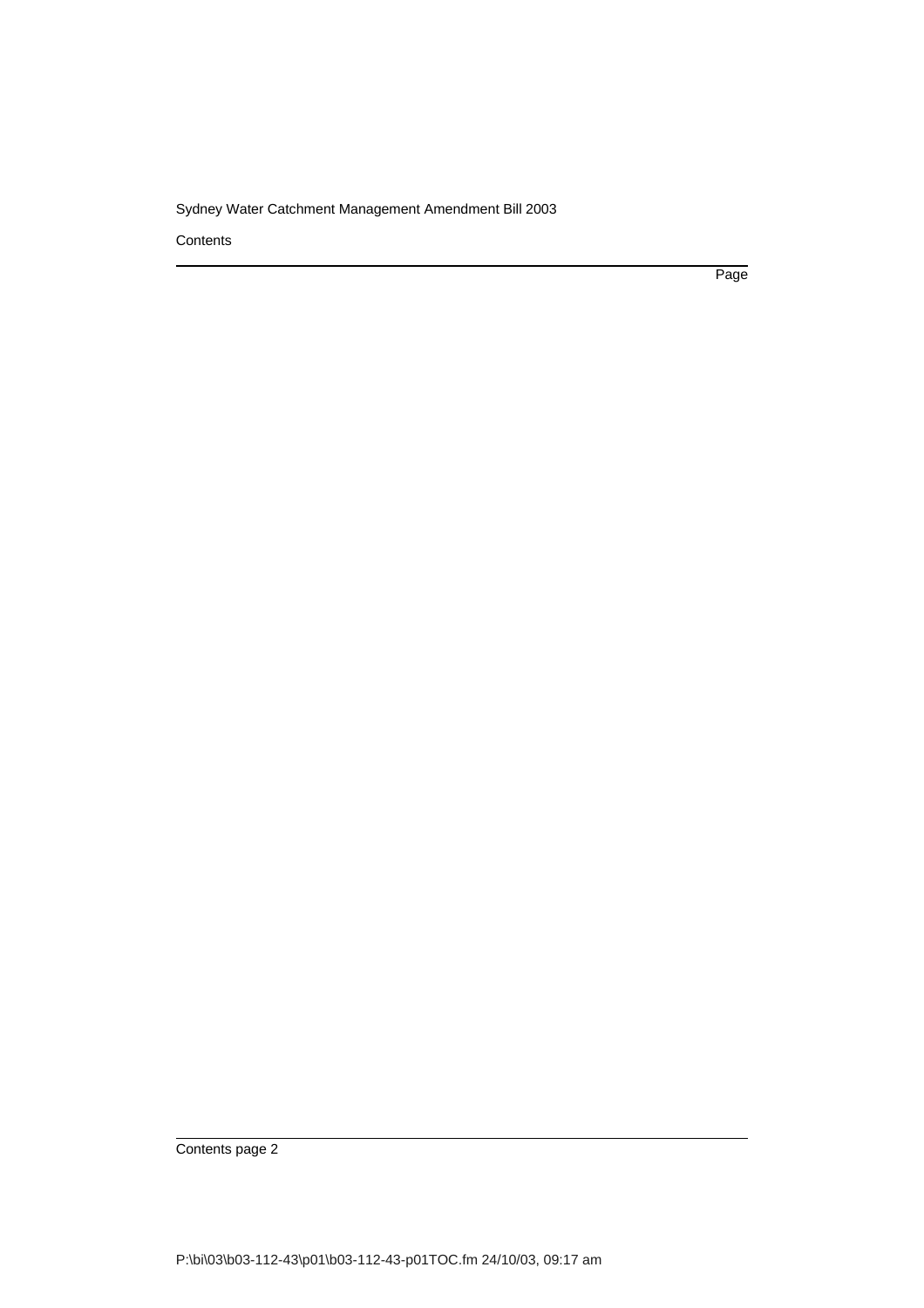

New South Wales

# **Sydney Water Catchment Management Amendment Bill 2003**

No , 2003

### **A Bill for**

An Act to amend the *Sydney Water Catchment Management Act 1998* with respect to the generation and supply of hydro-electricity by the Sydney Catchment Authority.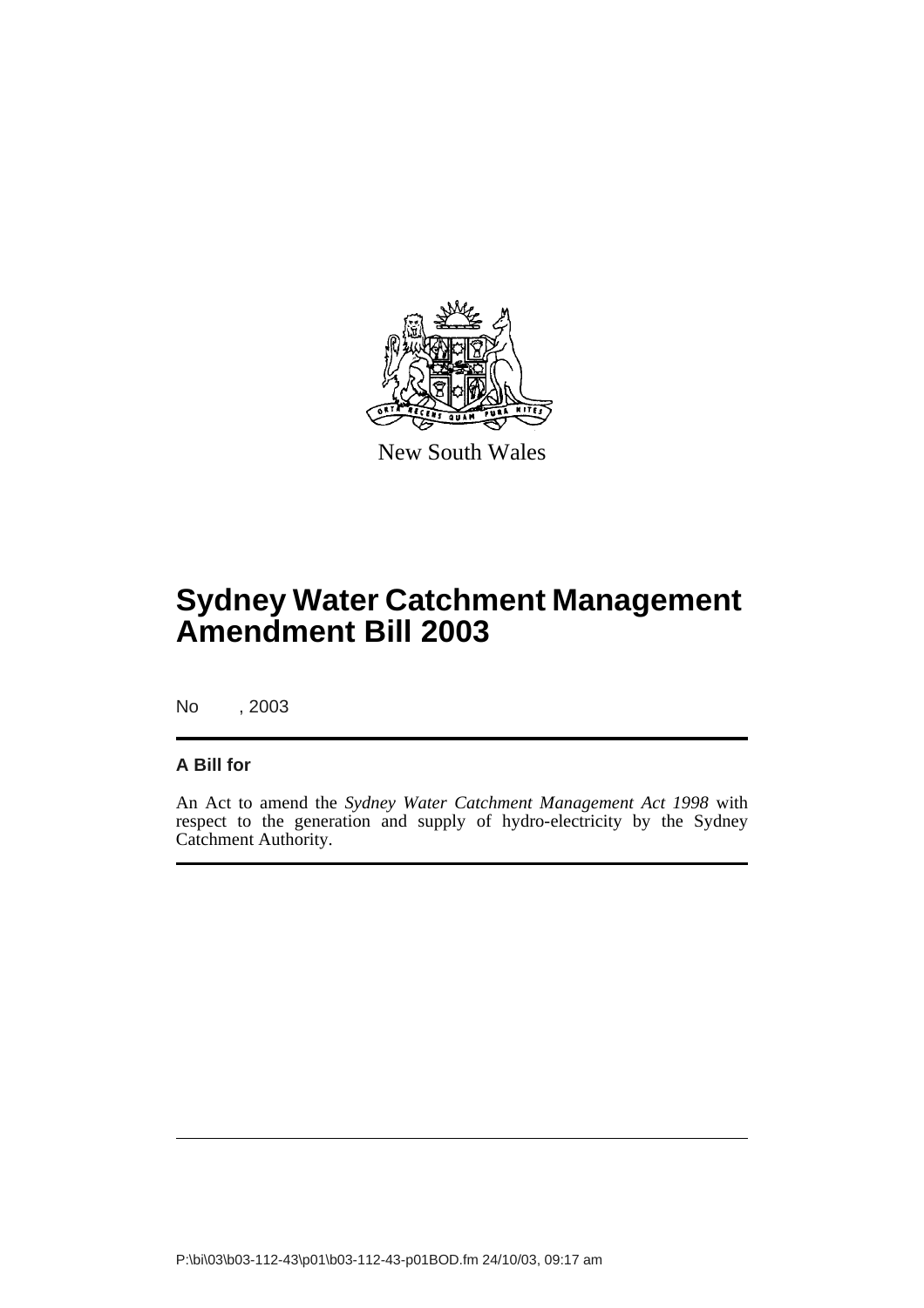<span id="page-5-2"></span><span id="page-5-1"></span><span id="page-5-0"></span>

| The Legislature of New South Wales enacts: |                                                                                        |                     |
|--------------------------------------------|----------------------------------------------------------------------------------------|---------------------|
| 1                                          | Name of Act                                                                            | 2                   |
|                                            | This Act is the Sydney Water Catchment Management Amendment<br>$Act\,2003$ .           | 3<br>$\overline{4}$ |
| $\mathbf{2}$                               | <b>Commencement</b>                                                                    | 5                   |
|                                            | This Act commences on the date of assent.                                              | 6                   |
| 3                                          | Amendment of Sydney Water Catchment Management Act 1998<br><b>No 171</b>               | 7<br>8              |
|                                            | The Sydney Water Catchment Management Act 1998 is amended as<br>set out in Schedule 1. | 9<br>10             |